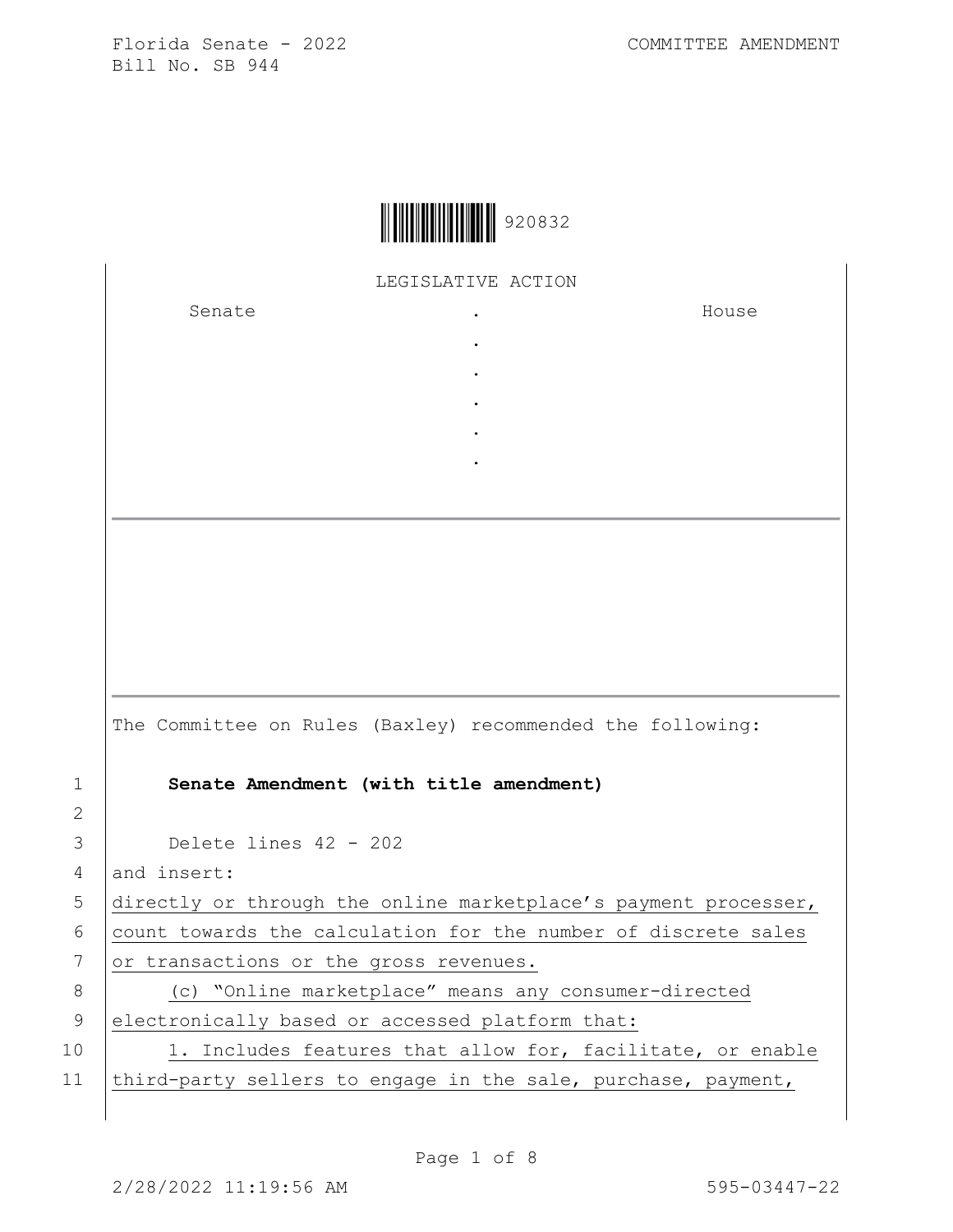| 12 | storage, shipping, or delivery of a consumer product in the      |
|----|------------------------------------------------------------------|
| 13 | United States;                                                   |
| 14 | 2. Is used by one or more third-party sellers for such           |
| 15 | purposes; and                                                    |
| 16 | 3. Has a contractual or similar relationship with consumers      |
| 17 | governing their use of the platform to purchase consumer         |
| 18 | products.                                                        |
| 19 | (d) "Seller" means a person who sells, offers to sell, or        |
| 20 | contracts to sell a consumer product through an online           |
| 21 | marketplace.                                                     |
| 22 | (e) "Third-party seller" means any seller, independent of        |
| 23 | an online marketplace, that sells, offers to sell, or contracts  |
| 24 | to sell a consumer product in the United States through an       |
| 25 | online marketplace. The term does not include, with respect to   |
| 26 | an online marketplace:                                           |
| 27 | 1. A seller that operates the online marketplace;                |
| 28 | 2. A business entity that has made available to the general      |
| 29 | public the entity's name, business address, and contact          |
| 30 | information;                                                     |
| 31 | 3. A business entity with an ongoing contractual                 |
| 32 | relationship with the online marketplace to provide the online   |
| 33 | marketplace with the manufacture, distribution, wholesaling, or  |
| 34 | fulfillment of shipments of consumer products; or                |
| 35 | 4. A business entity that has provided to the online             |
| 36 | marketplace identifying information that has been verified.      |
| 37 | (f) "Verify" means to confirm information and documentation      |
| 38 | provided to an online marketplace by the use of one or more      |
| 39 | methods that enable the online marketplace to reliably determine |
| 40 | that any information and documents provided which correspond to  |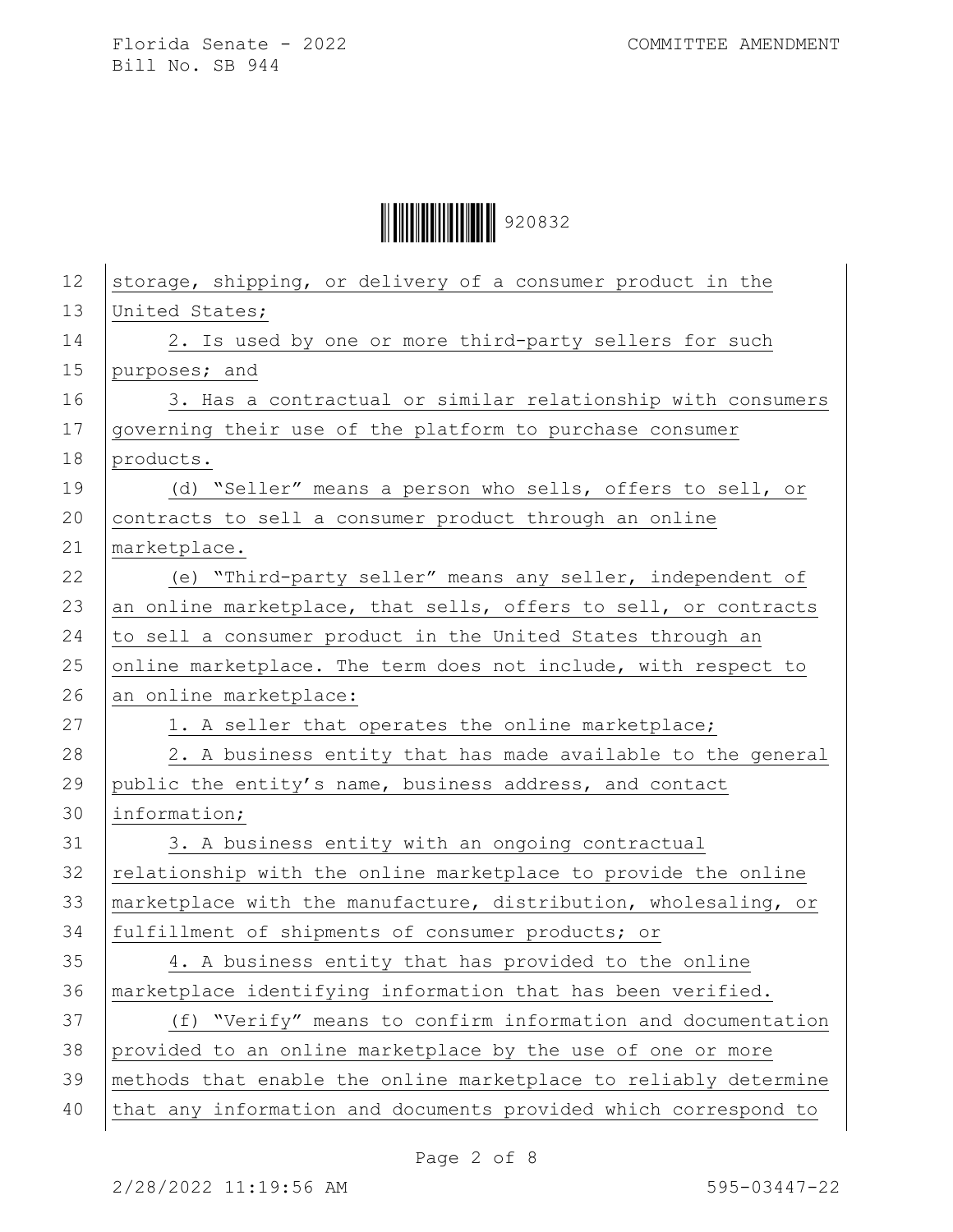| 41 | the seller or an individual acting on the seller's behalf are    |
|----|------------------------------------------------------------------|
| 42 | valid, not misappropriated, and not falsified.                   |
| 43 | $(2)$ VERIFICATION. -                                            |
| 44 | (a) An online marketplace shall require that any high-           |
| 45 | volume third-party seller on the online marketplace provide the  |
| 46 | online marketplace with all of the following information within  |
| 47 | 10 days after qualifying as a high-volume third-party seller:    |
| 48 | 1. Deposit account information from a financial                  |
| 49 | institution. If the high-volume third-party seller does not have |
| 50 | deposit account information at a financial institution, such     |
| 51 | seller must provide the online marketplace with the name of the  |
| 52 | payee for payments issued by the online marketplace to the high- |
| 53 | volume third-party seller, and the information must be confirmed |
| 54 | by the online marketplace or by another third party contracted   |
| 55 | by the online marketplace.                                       |
| 56 | 2. Contact information, including all of the following:          |
| 57 | a. A valid e-mail address and phone number.                      |
| 58 | b. If the high-volume third-party seller is an individual,       |
| 59 | the individual's name.                                           |
| 60 | c. If the high-volume third-party seller is not an               |
| 61 | individual, either a copy of a government-issued photo           |
| 62 | identification for an individual acting on behalf of such seller |
| 63 | which includes such individual's name and physical address or a  |
| 64 | copy of a government-issued record or tax document that includes |
| 65 | the business name and physical address of the high-volume third- |
| 66 | party seller.                                                    |
| 67 | 3. A business tax identification number or, if the high-         |
| 68 | volume third-party seller does not have a business tax           |
| 69 | identification number, a taxpayer identification number.         |
|    |                                                                  |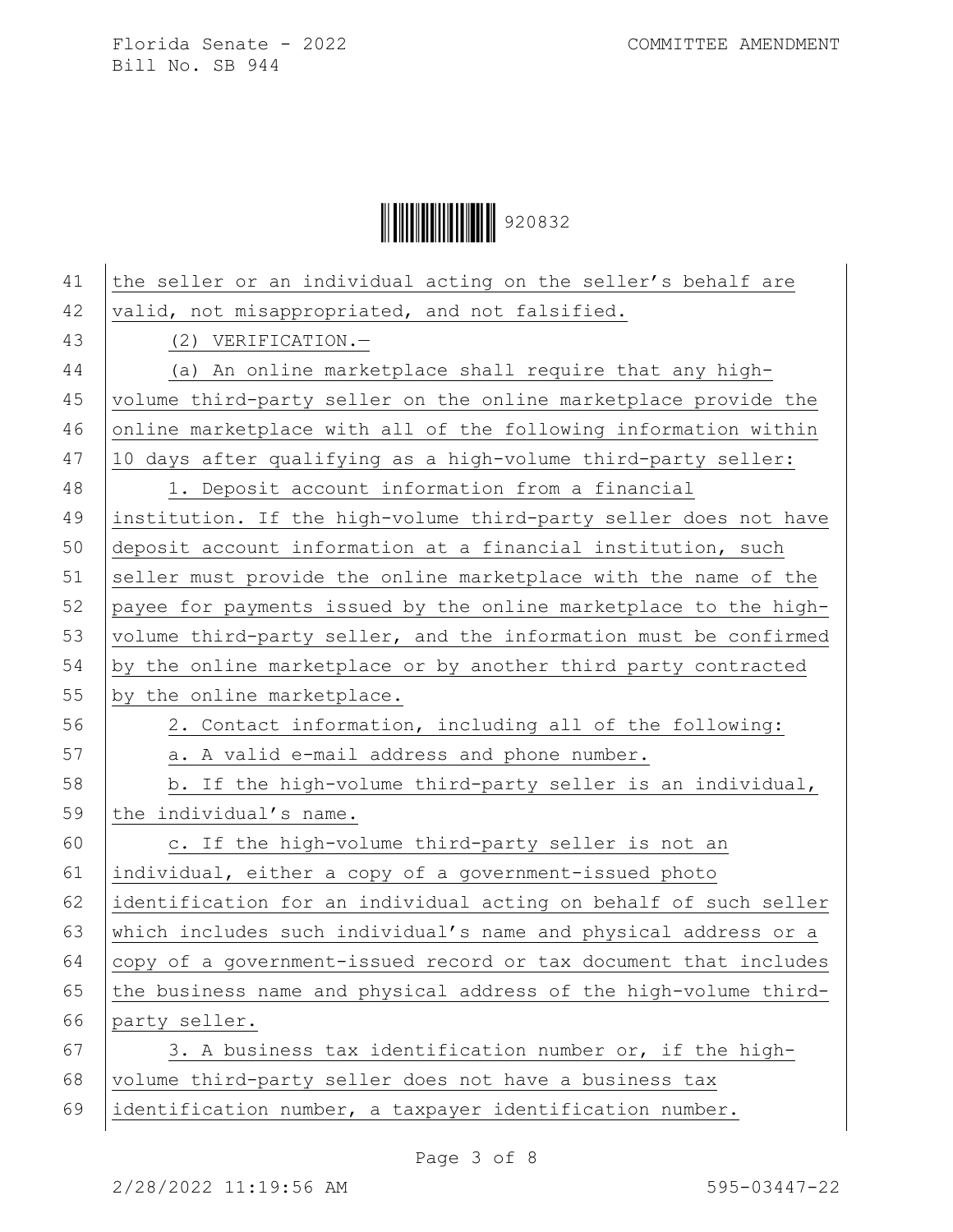**││││││││││││││││** 920832

70 (b) The online marketplace shall verify the information the 71 high-volume third-party seller provides under this subsection 72 within 10 days after receiving such information. If the high-73 volume third-party seller provides any changes to the 74 information, the online marketplace must verify such changes 75  $\vert$  within 10 days after receiving the information. If a high-volume 76 third-party seller provides a copy of a valid government-issued 77 tax document, the information contained within such tax document 78 shall be presumed verified as of the date of issuance of such 79 document.

80 (c) The online marketplace shall, on at least an annual 81 basis, notify each high-volume third-party seller on the online 82 marketplace that such seller must inform the online marketplace 83 of any changes to the information previously provided by the 84 seller within 10 days after receiving the notification. The 85 notification must require the high-volume third-party seller to 86 either electronically certify that the high-volume third-party 87 seller's information is unchanged or provide changes to the 88 information as necessary. If the online marketplace becomes 89 aware that a high-volume third-party seller has not certified 90 that such information is unchanged or provided such changed 91 information within 10 days after receiving such notification, 92 the online marketplace must suspend the selling privileges of 93 the high-volume third-party seller until such seller provides 94 such certification or changed information.

95 (3) DISCLOSURE.-

96 (a) An online marketplace shall disclose to consumers, in a 97 clear and conspicuous manner in the order confirmation message 98 or other document or communication made to the consumer after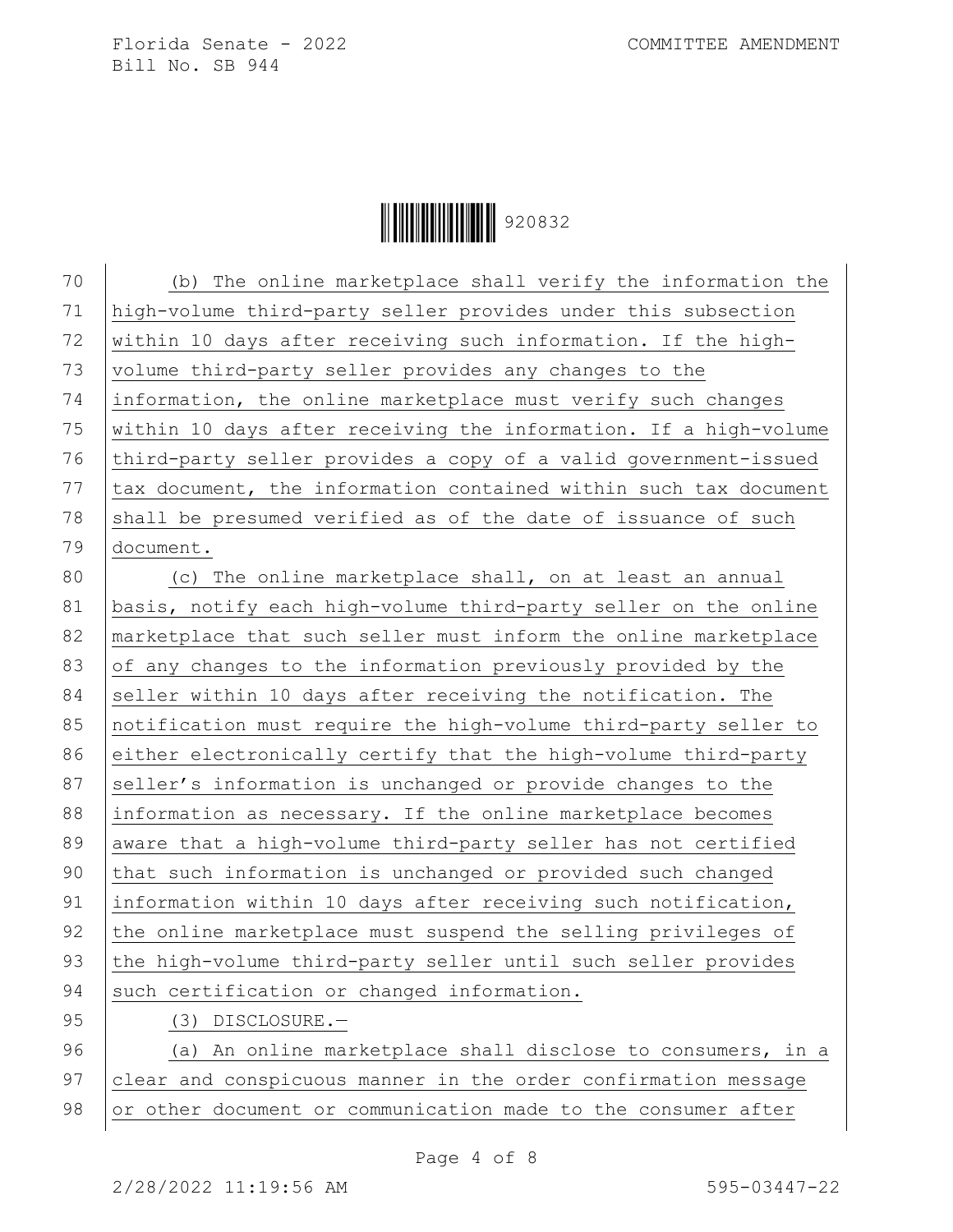| 99  | the purchase is finalized and in the consumer's account           |
|-----|-------------------------------------------------------------------|
| 100 | transaction history, all of the following information of any      |
| 101 | high-volume third-party seller with an aggregate total of         |
| 102 | \$20,000 or more in annual gross revenues on its online platform: |
| 103 | 1. The full name of the high-volume third-party seller,           |
| 104 | which may include the seller's name or company name, or the name  |
| 105 | by which the seller or company operates on the online             |
| 106 | marketplace.                                                      |
| 107 | 2. The full physical address of the high-volume third-party       |
| 108 | seller. If the seller certifies to the online marketplace that    |
| 109 | the seller does not have a business address and only has a        |
| 110 | residential street address, or has a combined business and        |
| 111 | residential address, the online marketplace may:                  |
| 112 | a. Disclose to consumers the country of the seller and, if        |
| 113 | applicable, the state in which the seller resides.                |
| 114 | b. Inform consumers that a business address is not                |
| 115 | available for the seller and that consumer inquiries should be    |
| 116 | submitted to the seller by telephone, e-mail, or other means of   |
| 117 | electronic messaging provided to the seller by the online         |
| 118 | marketplace. If the seller certifies to the online marketplace    |
| 119 | that the seller is a business that has a physical address for     |
| 120 | product returns, the online marketplace may disclose the          |
| 121 | seller's physical address for product returns.                    |
| 122 | 3. Contact information for the high-volume third-party            |
| 123 | seller, including a telephone number or an e-mail address or      |
| 124 | other means of direct electronic messaging, which may be          |
| 125 | provided to the seller by the online marketplace, to allow for    |
| 126 | direct, unhindered communication with the seller. If the only     |
| 127 | telephone number of the seller is the personal telephone number   |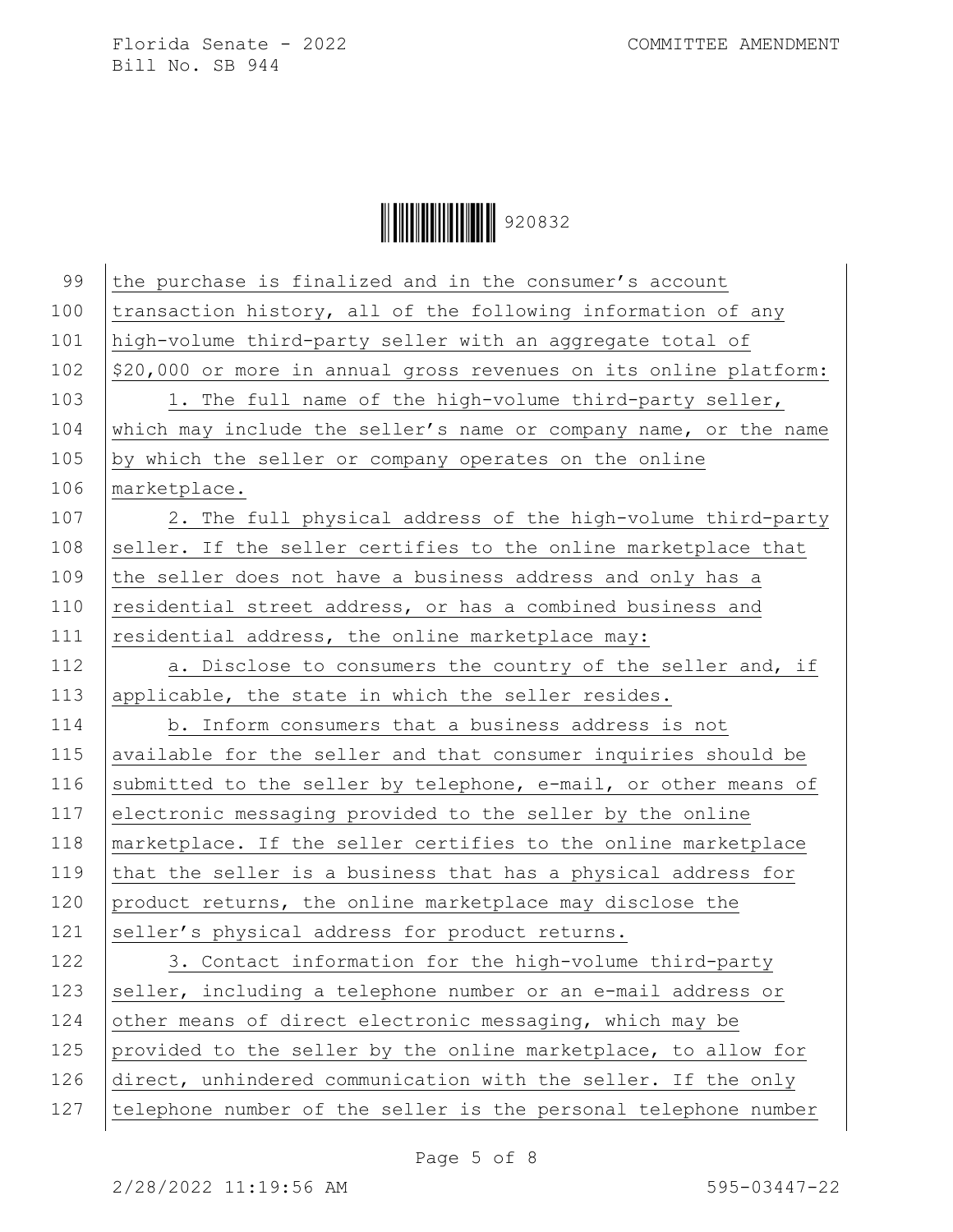**││││││││││││││││** 920832

128 of the seller, the online marketplace must inform consumers that  $129$  a telephone number is not available for the seller and that 130 consumer inquiries should be submitted to the seller's e-mail 131 address or other means of electronic messaging provided to the 132 seller by the online marketplace. 133 4. Whether the high-volume third-party seller used a

134 different seller to supply the consumer product to the consumer 135 upon purchase. Upon the request of the consumer, the online 136 | marketplace shall disclose the identification of a seller, if 137 the seller is different from the high-volume third-party seller 138 listed on the consumer product listing before the purchase.

139 (b) If an online marketplace becomes aware that a high-140 volume third-party seller has made a false representation to the 141 online marketplace in order to restrict access to the full 142 physical address, telephone number, or e-mail address required 143 in paragraph (a), the online marketplace must, after providing 144  $\vert$  the seller with written or electronic notice, require the full 145 disclosure of the high-volume third-party seller's full physical 146 address, telephone number, and e-mail address. If such 147 information is not disclosed within 10 days after notification, 148  $\vert$  the online marketplace must suspend the selling privileges of 149  $\vert$  the high-volume third-party seller on the online marketplace 150 until the required information is disclosed.

151 (c) An online marketplace shall provide to consumers, in a 152 conspicuous manner on the consumer product listing of any high-153 | volume third-party seller, a reporting mechanism that allows for 154 electronic and telephonic reporting of suspicious marketplace 155 activity to the online marketplace.

156 (d) This subsection does not prevent an online marketplace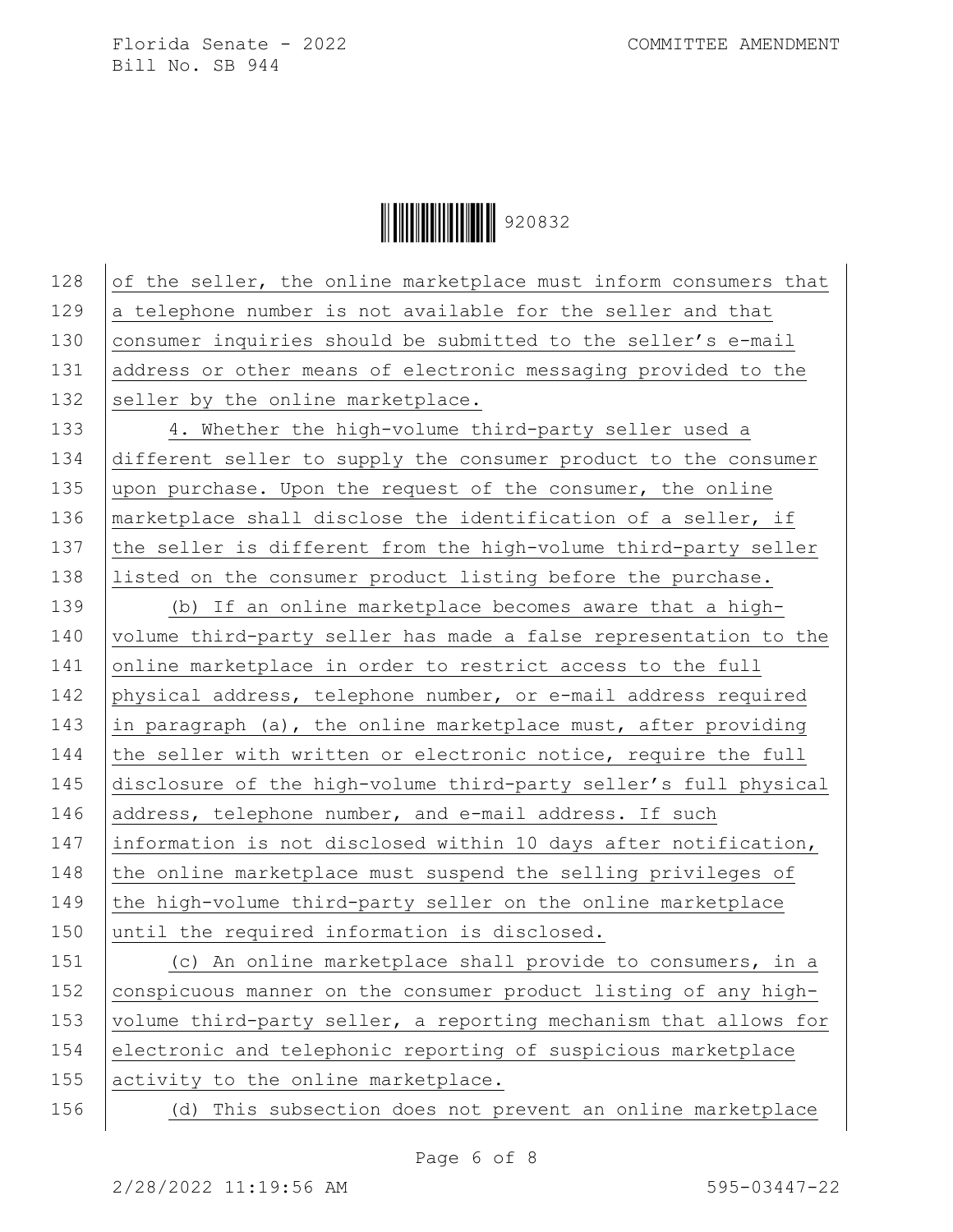| 157 | from using any additional measures, electronic or otherwise,    |
|-----|-----------------------------------------------------------------|
| 158 | that it deems necessary to prevent spam, fraud, or abuse in     |
| 159 | communication between the consumer and the high-volume third-   |
| 160 | party seller, or the sale of fraudulent, stolen, or counterfeit |
| 161 | consumer products on its platform.                              |
| 162 | (4) DATA USE LIMITATION. - Data collected solely to comply      |
| 163 | with the requirements of this section may not be used for any   |
| 164 | other purpose unless required by law.                           |
| 165 | (5) DATA SECURITY REQUIREMENT. An online marketplace shall      |
| 166 | implement and maintain reasonable security procedures and       |
| 167 | practices, including administrative, physical, and technical    |
| 168 | safeguards, which are appropriate to the nature of the data and |
| 169 | the purposes for which the data will be used, to protect the    |
| 170 | data collected to comply with the requirements of this section  |
| 171 | from unauthorized use, disclosure, access, destruction, or      |
| 172 | modification.                                                   |
| 173 | (6) ENFORCEMENT. - A violation of this section constitutes a    |
| 174 | violation of the Deceptive and Unfair Trade Practices Act under |
| 175 | part II of chapter 501. A person who violates this section is   |
| 176 | subject to the penalties and remedies provided therein.         |
| 177 | Notwithstanding s. 501.211, this section does not create a      |
| 178 | private cause of action in favor of any person damaged by a     |
| 179 | violation of this section.                                      |
| 180 | (7) RULES.-The Department of Legal Affairs may adopt rules      |
| 181 | with respect to collecting and verifying information under this |
| 182 | section, provided that such rules are limited to what is        |
| 183 | necessary to collect and verify such information.               |
| 184 | (8) PREEMPTION. - The regulation of the requirement for         |
| 185 | online marketplaces to verify information from high-volume      |
|     |                                                                 |